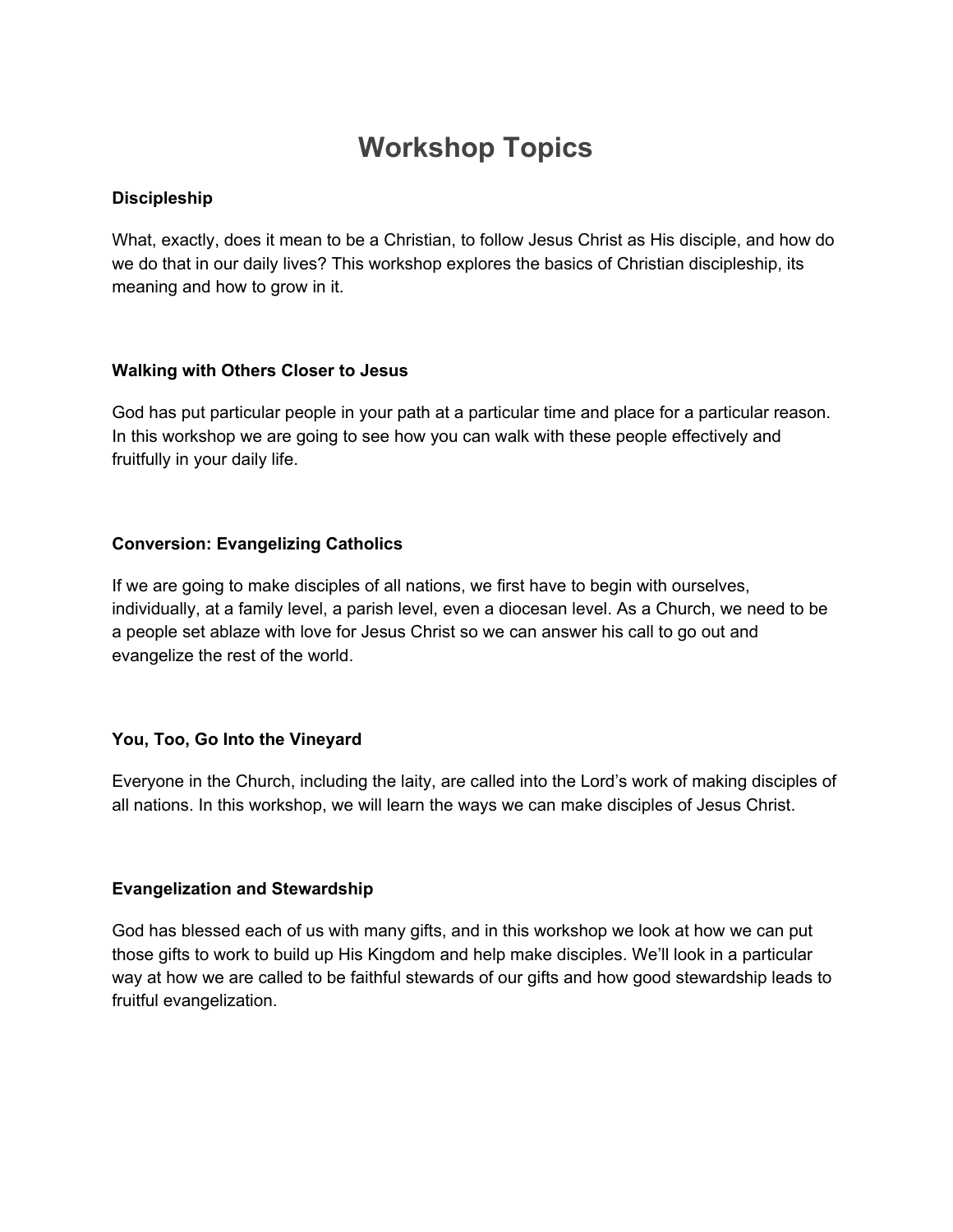## **Good News**

As Christians we are called to spread the Good News of Jesus Christ. But what, exactly, is that News, and what makes it Good? This workshop unpacks the beautiful, life-changing power of the Gospel of Jesus Christ.

## **Obstacles and Aids to Conversion**

In this workshop, we will look at the things in our culture that make it easier and more difficult to lead others to Christ in order to make our work of evangelization more effective and fruitful.

## **Why Be Catholic?**

Being Catholic today is a hard thing, and there are so many other options available to us. In that light, This workshop focuses on the basic answers to the question, "Why should I — or anyone — be a Catholic?"

### **The Catholic Church: Does It Matter?**

While we often see the sinfulness of the Church's leaders and other members, the deeper reality is that the Church is the Bride of Christ and is the means by which we deepen our discipleship with Him. This workshop addresses the importance and necessity of the Church for growing closer to God and growing in His truth.

## **Four Marks of the Church**

Each Sunday we profess that the Church is One, Holy, Catholic and Apostolic. But what do these words mean and how do they matter in my life? This workshop will explore these four characteristics or marks of the Church and how they matter for us today.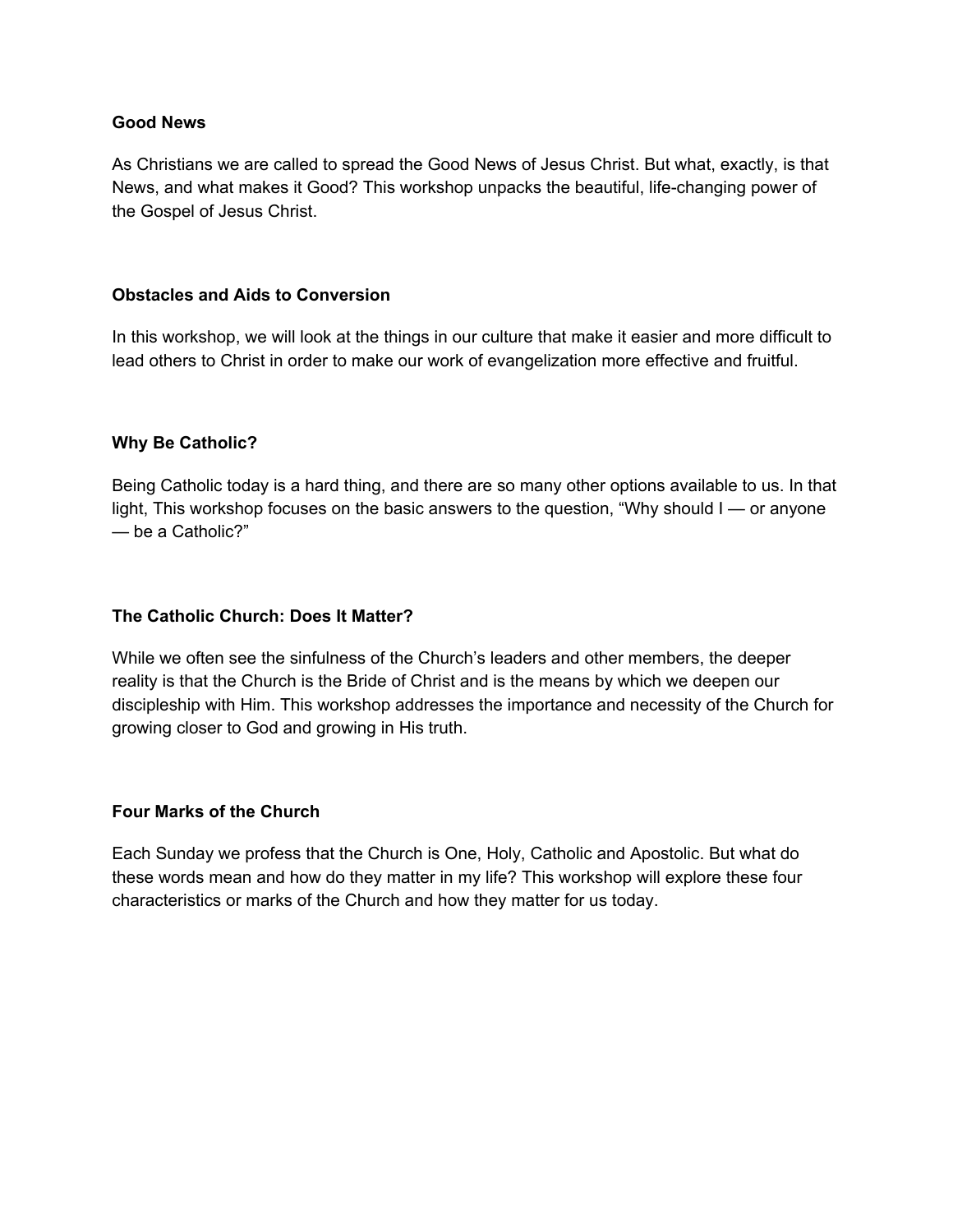# **The Church and the Eucharist**

Both the Church and the Eucharist are described as the Body of Christ, but their relationship goes much deeper than simply sharing the same name. This workshop explores the deep relationship between the Church and the Eucharist and shows how our own participation in one impacts the other.

# **The Mass: Its Biblical Origins and Its Meaning for Us Today**

When we deepen our understanding of the Mass, we come to behold the hidden but deep truth: the Mass is a participation in the heavenly worship of God which is happening right now. This workshop looks at the basis for the Mass in the Word of God and its relevance for us today as we seek to grow as disciples of Jesus Christ.

# **Day of Reflection: Getting More Out of Mass**

At this day of reflection participants will learn how Jesus turned the Passover meal (the Seder) into the ultimate fulfillment of all God's Promises. They will experience a simple Seder celebration, see how Jesus took the Seder meal and turned it into the Last Supper and celebrate Mass with a greater understanding and renewed heart.

## **How to Read the Bible**

Reading the Bible can be intimidating or confusing, but it doesn't have to be that way. In this workshop, you will learn how to prayerfully and fruitfully read the Bible and in doing so, transform your life and your relationship with Jesus Christ.

## **How to Pray**

Often we think of prayer as something we memorized as a child or perhaps the petitions we have for our loved ones, but prayer can be so much deeper than that. Dr. Chris shares how we are able to pray in lived relationship with Jesus Christ that leads us to the heavenly Father by the power of the Holy Spirit.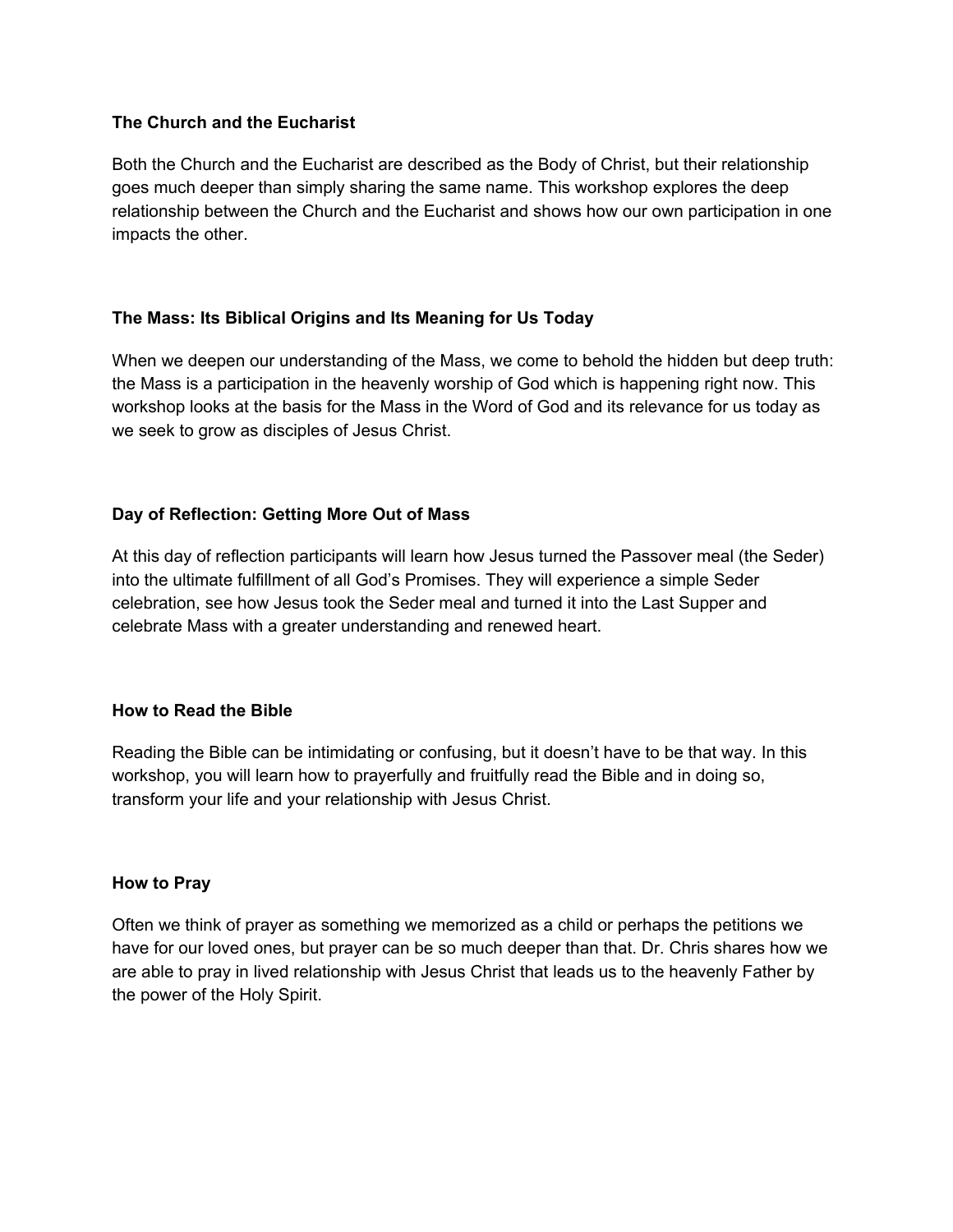# **Praying the Liturgy of the Hours**

Obligatory for clergy and religious, many laity are coming to discover the beauty of praying the Liturgy of the Hours. This workshop provides an introduction to the Liturgy of the Hours or Divine Office and how to pray it.

## **Vatican II: Sources of Renewal**

St. John Paul II described the Second Vatican Council as the great gift of the Spirit to the Church in our time, and yet in many ways it remains an unopened gift. This workshop will provide an introduction to the Council and some of its key documents and show its continuing relevance to Catholics in our time.

# **The Relationship Between the Parish & the Diocese**

While our regular experience of the Church is in our local parish, it is the diocesan Church that is actually the "local Church". But what does that mean, and how does the diocese relate to the parish? This workshop answers these and related questions about the relationship between the parish and the diocese.

# **High Priest of the Land: The Role and Importance of a Diocesan Bishop**

With the arrival and ordination of a new bishop, many people naturally wonder about what, exactly, a bishop is and what he does. In this workshop, Dr. Chris will explain and unpack the role and importance of a bishop for the life of every Catholic — and even every person — within the diocese.

## **Strengthening our Faith When It's Stormy**

Throughout the centuries the Church has experienced corruption, turmoil, and chaos and yet we cling to our faith because Jesus promised us that the 'gates of hell will not prevail' against His Church. In this talk Dr. Chris Burgwald explains how we can strengthen our faith in times of turmoil, and the reasons why we can confidently proclaim "I am proud to be Catholic".